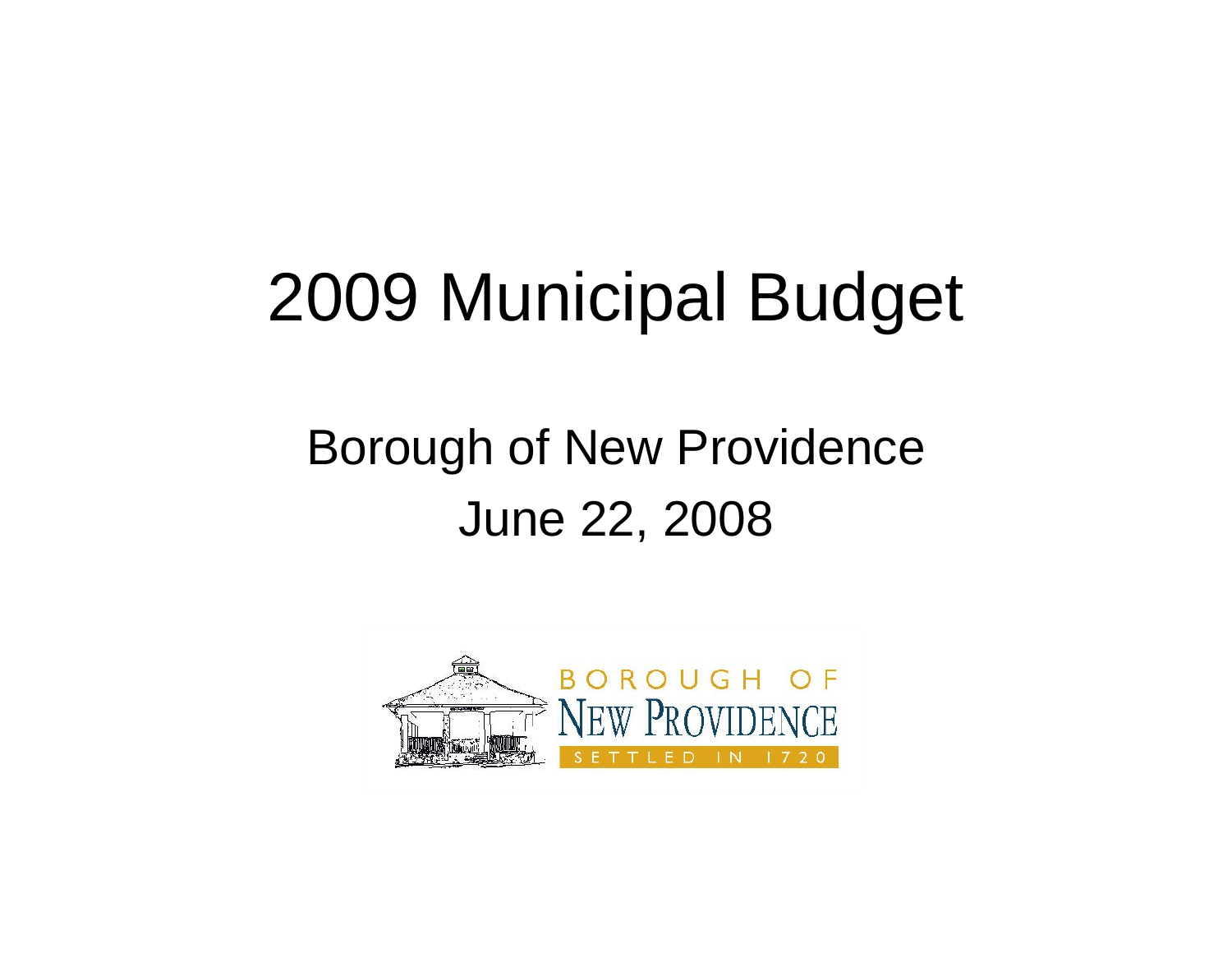# **Overview**

- Owners of real property in New Providence pay real estate taxes based upon the assessed valuation of their property.
- Municipal governments collect the property tax for the benefit of the municipality, the local schools and the County.
- The municipal government controls only those taxes assessed by the municipality. The school tax is determined by the Board of Education and approved by residents during the school budget elections that were held on April 21st.
- The County budget is established by the County Freeholders.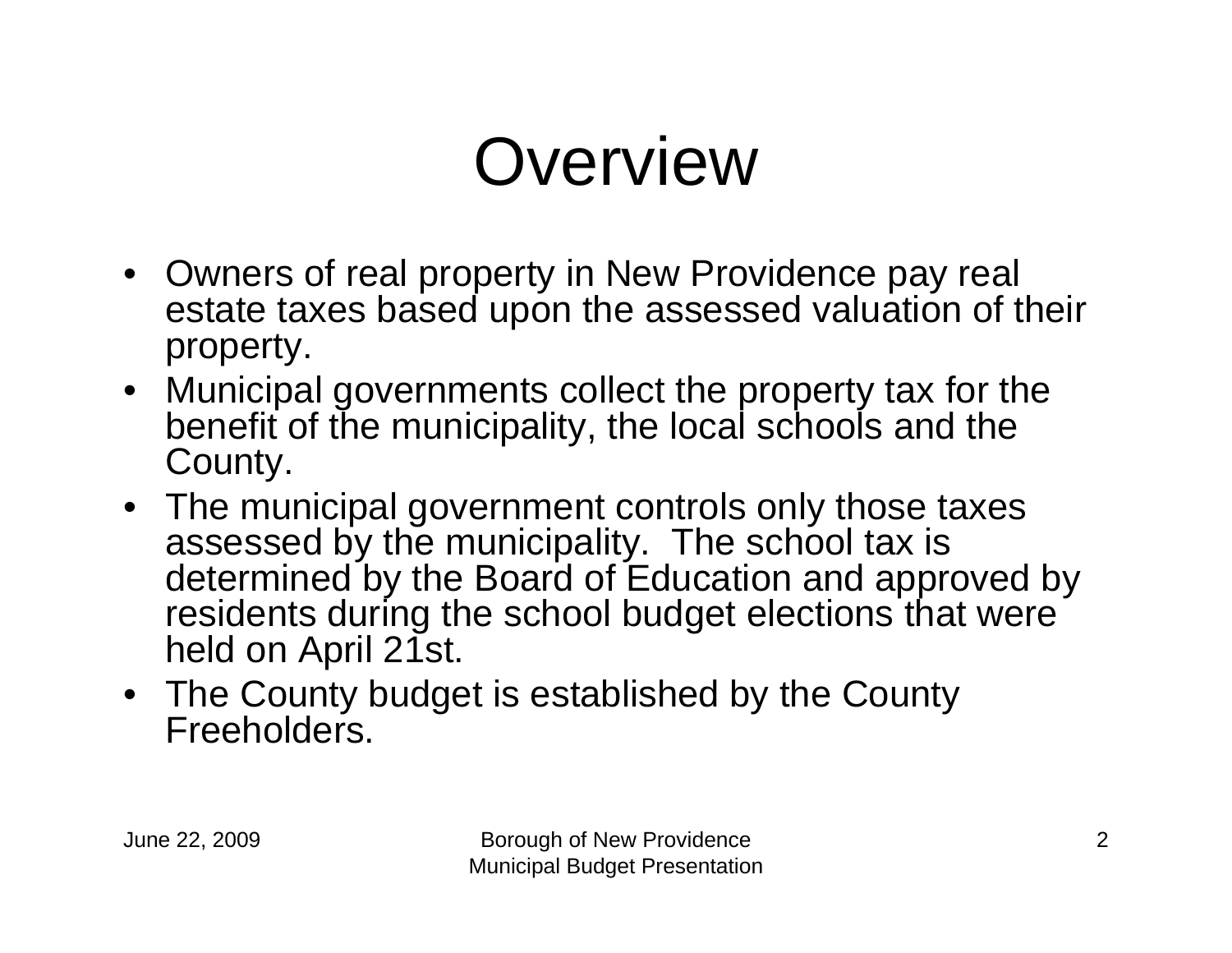# Overview Continued

- The Borough of New Providence municipal budget makes up only a portion of the total property tax bills paid by residents.
- In 2008, the approximate breakdown of the total tax bill between the Municipal, County and School Board shares was as follows:
	- and the state of the Municipal 22% \*\*
	- and the state of the Union County 18% \*\*
	- Board of Education 60%
	- *\*\* Includes Municipal and County Open Space Tax*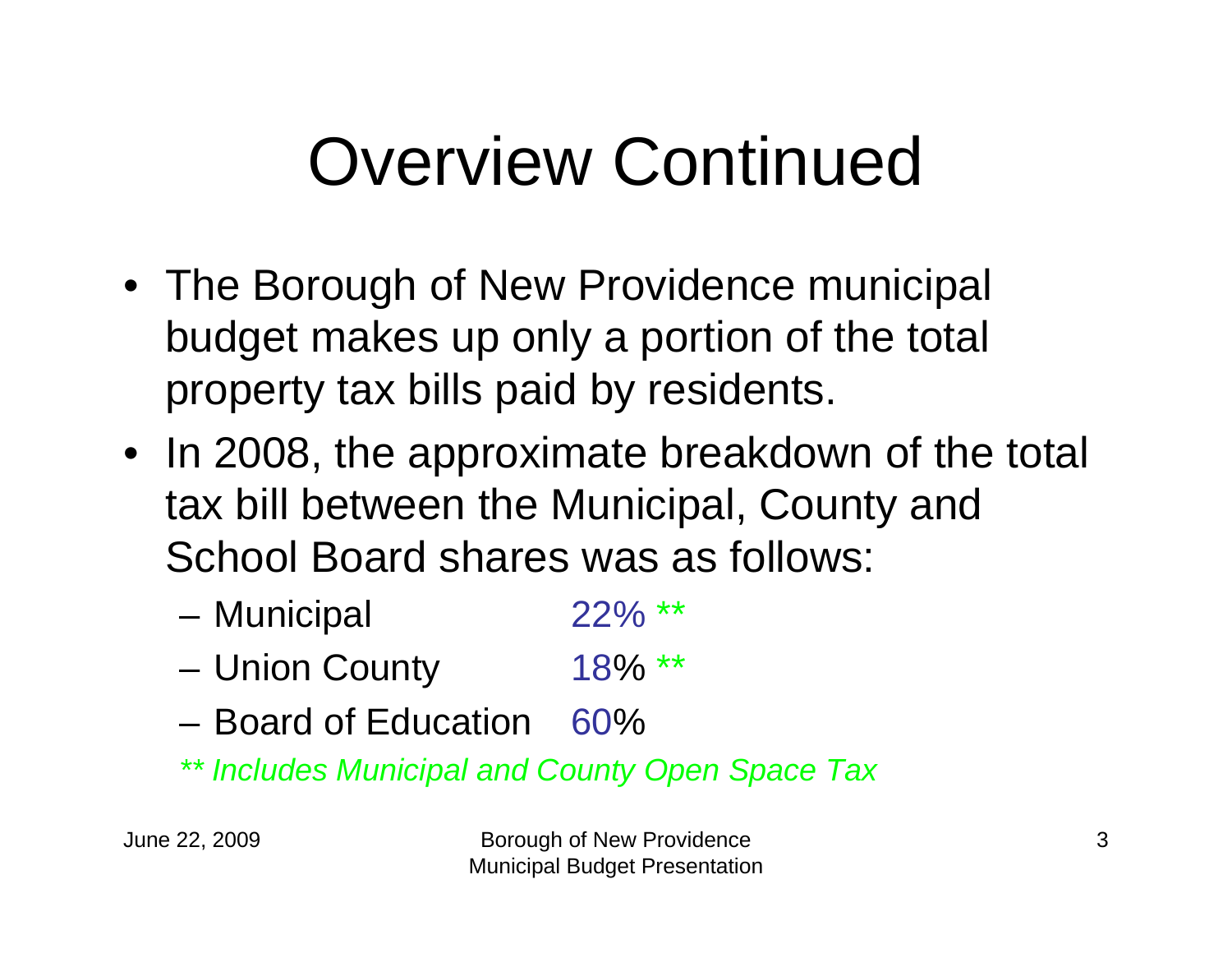# Main Municipal Budget Drivers

- The biggest challenges faced in preparing the 2009 municipal budget are:
	- and the state of the state Declining commercial and industrial ratables due to tax appeals.
	- and the state of the state Increased pension contributions.
	- and the state of the state Reduction in State aid to municipalities.
	- Health Insurance Premium Increases
	- – Wage increases in previously negotiated union contracts (PBA and Teamsters)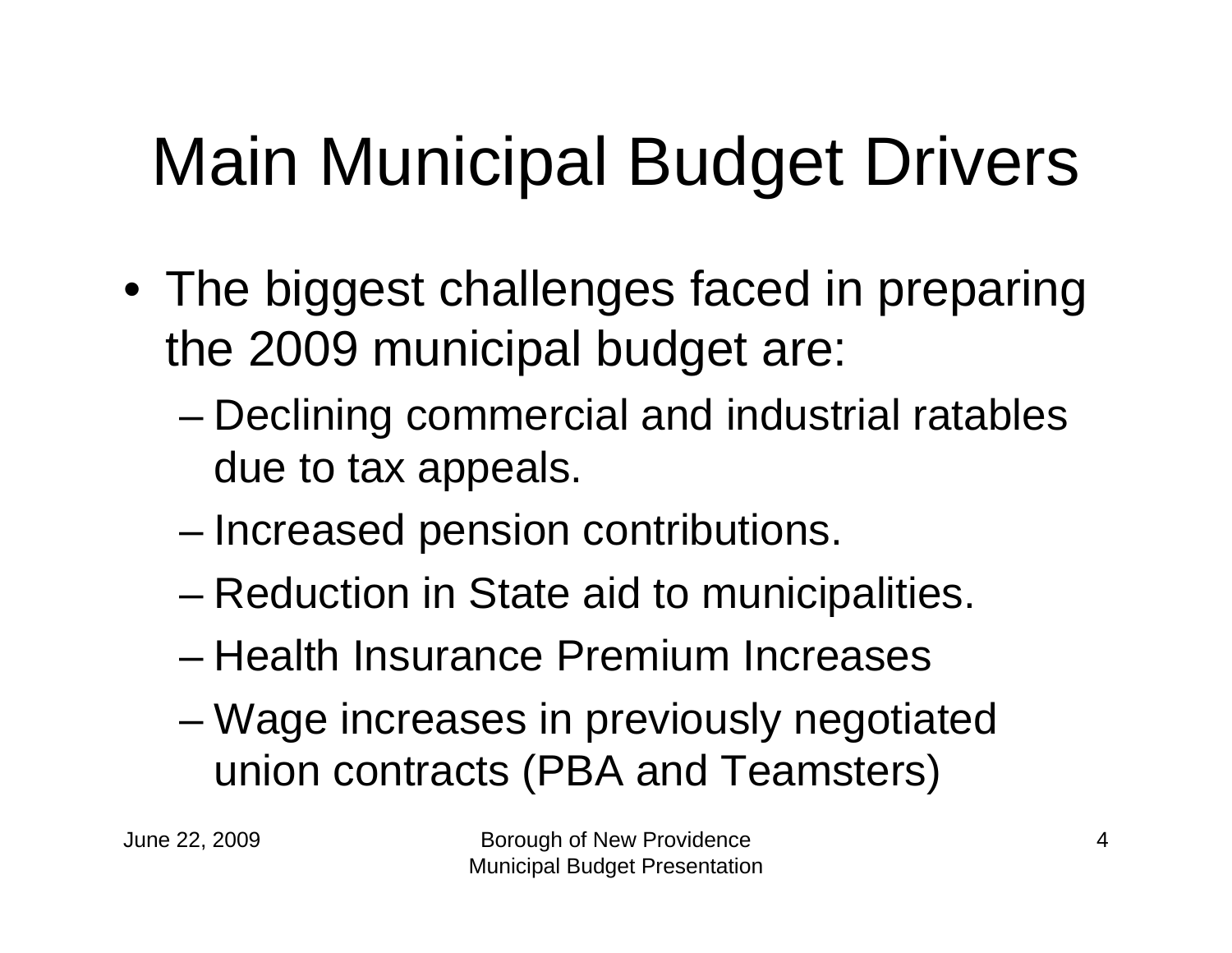# **Objectives**

- Maintain essential municipal services.
- Continue to seek out efficiencies to contain operating costs and overhead.
- Keep municipal tax increases within affordable limits.
- Seek grants wherever possible to fund operations and capital improvements.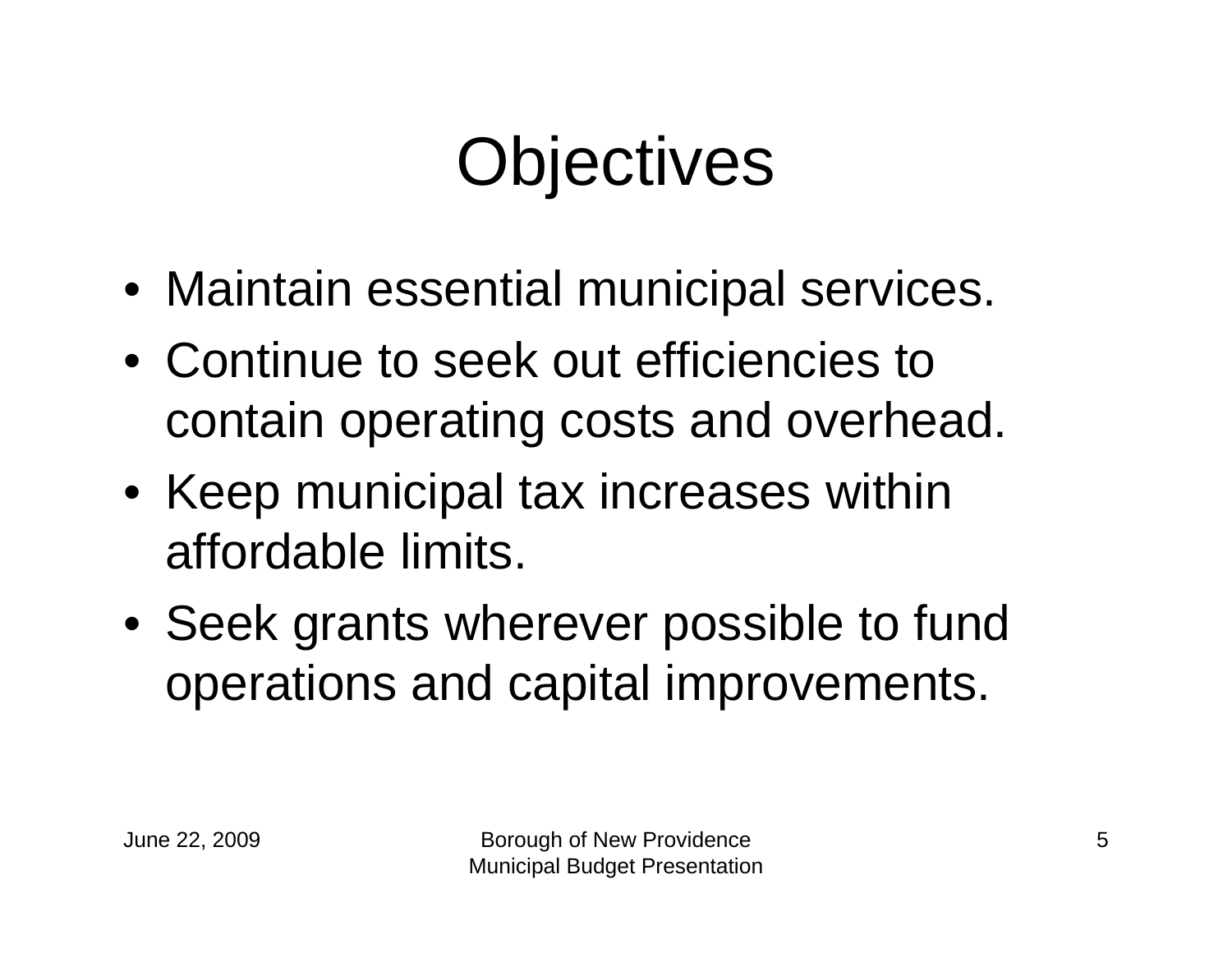## Future Investment

The Mayor and Council will continue to invest in the Borough's future through initiatives such as:

- and the state of the Funding ongoing road and infrastructure improvements (Livingston Ave. Phase 2, Maple Street, Brookside Drive and Division Avenue Sidewalks, Wastewater Treatment Plant clarifier tank, infiltration/inflow reduction);
- – Improvements to the Municipal Center including an emergency generator;
- **Links of the Company** Renovating Lincoln Gym;
- and the state of the Completing deployment of a document imaging and storage system;
- **Links of the Common** Courtroom security improvements.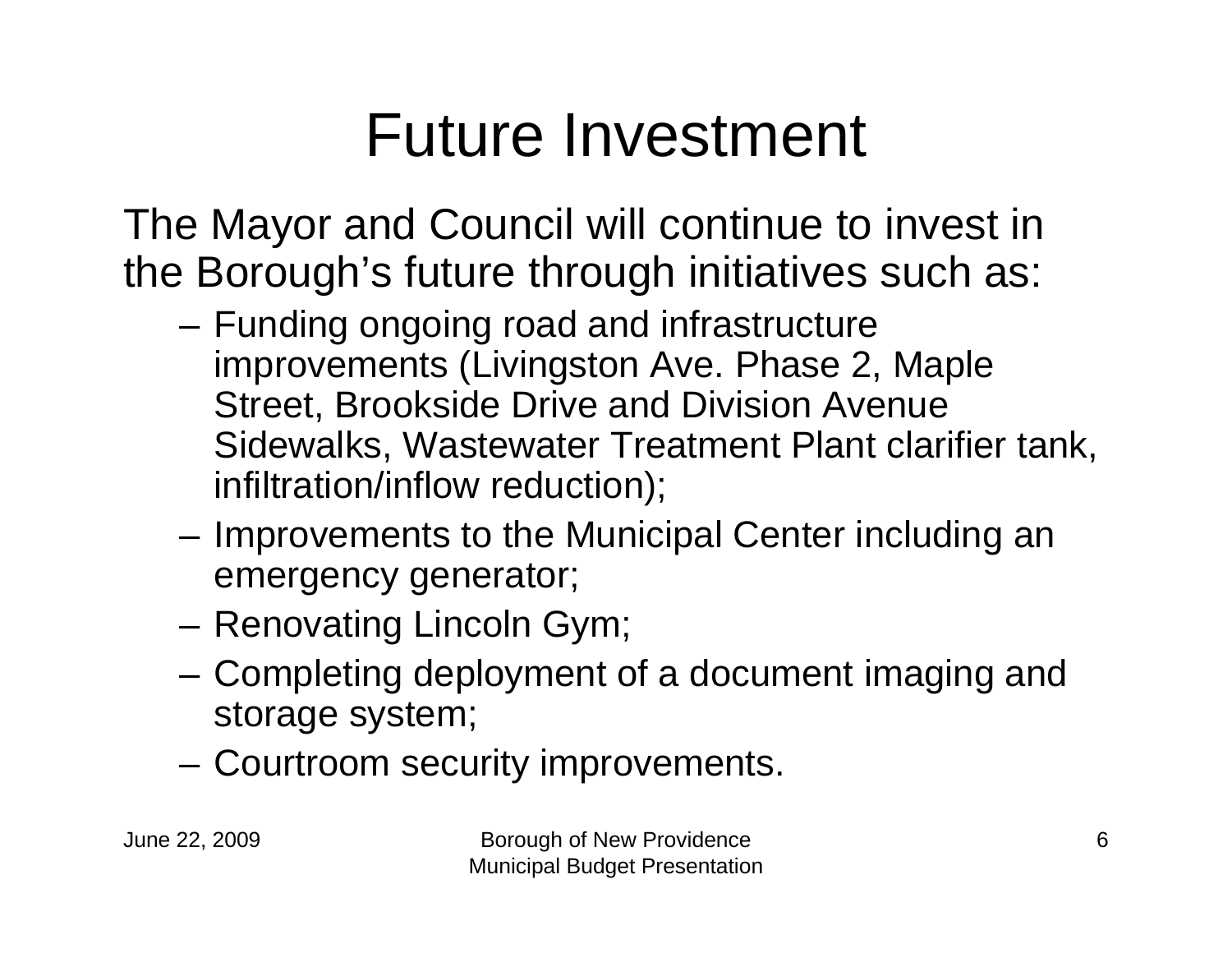# 2009 Savings and Reductions

- • Deferred 2% salary increase for non-union staff effective 7/1/09 (\$10,000 savings);
- •Eliminate overnight stays for League of Municipalities (\$3,000);
- •Reduce employee tuition reimbursement (\$2,500);
- •Eliminated one bulk pickup (\$25,000 savings);
- • Use bagged leaf pick-up in lieu of curbside pickup of loose leaves (\$40,000 savings);
- •Staff reductions (3 by attrition, 1 by outsourcing, 2 layoffs) (\$261,958);
- $\bullet$ Expenses associated with 2 staff charged to Recreation Trust (\$36,108);
- $\bullet$ Turn off non-essential street lights (\$10,000);
- •Reduce Capital Improvement Fund (\$50,000);
- •Replace one police car instead of two (\$25,000).
- Total 2009 Reductions: \$383,919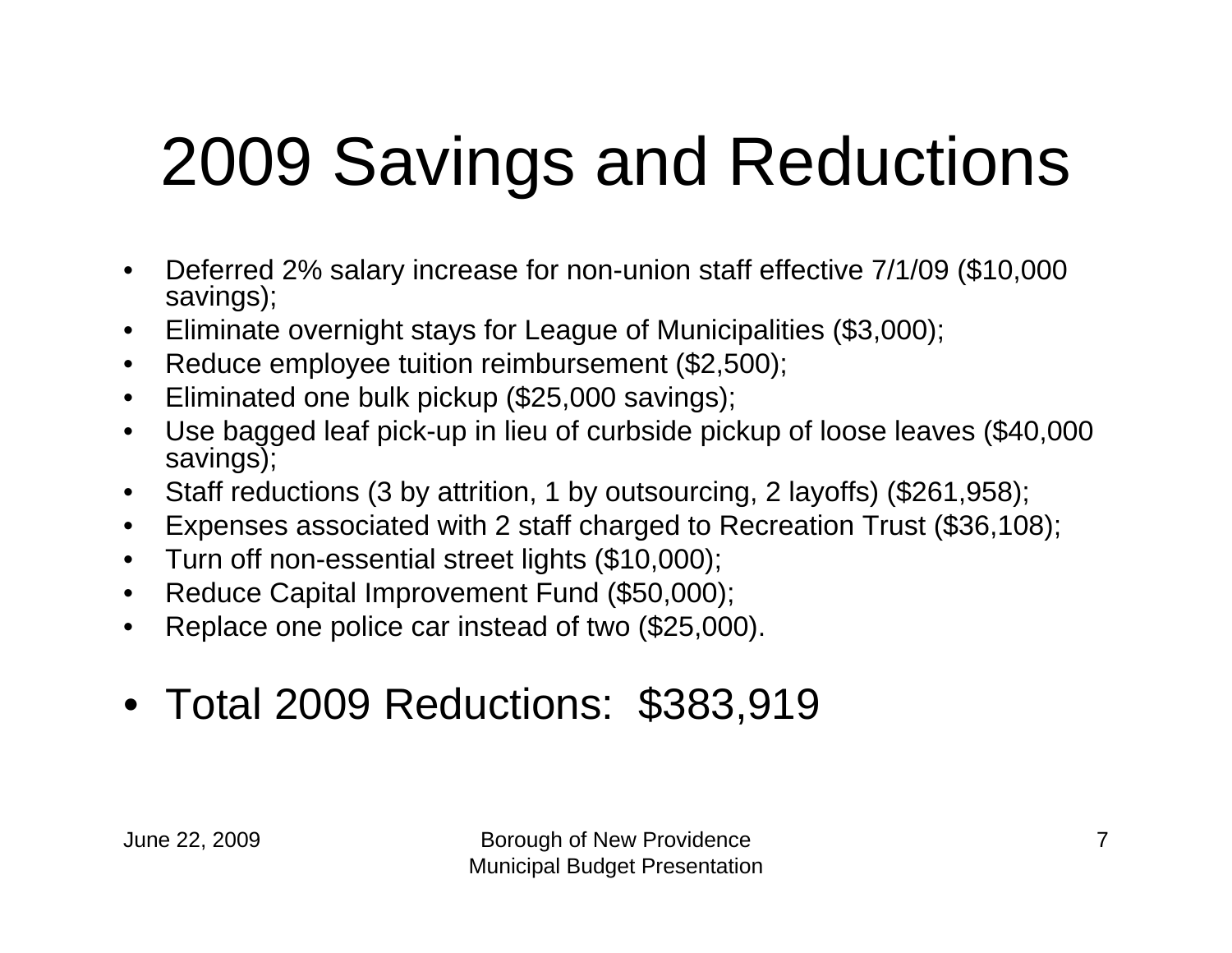## Revenue Enhancements

- Increase in Parking Fees at Train Stations (\$13,000);
- •Commercial Sewer Charges (\$50,000).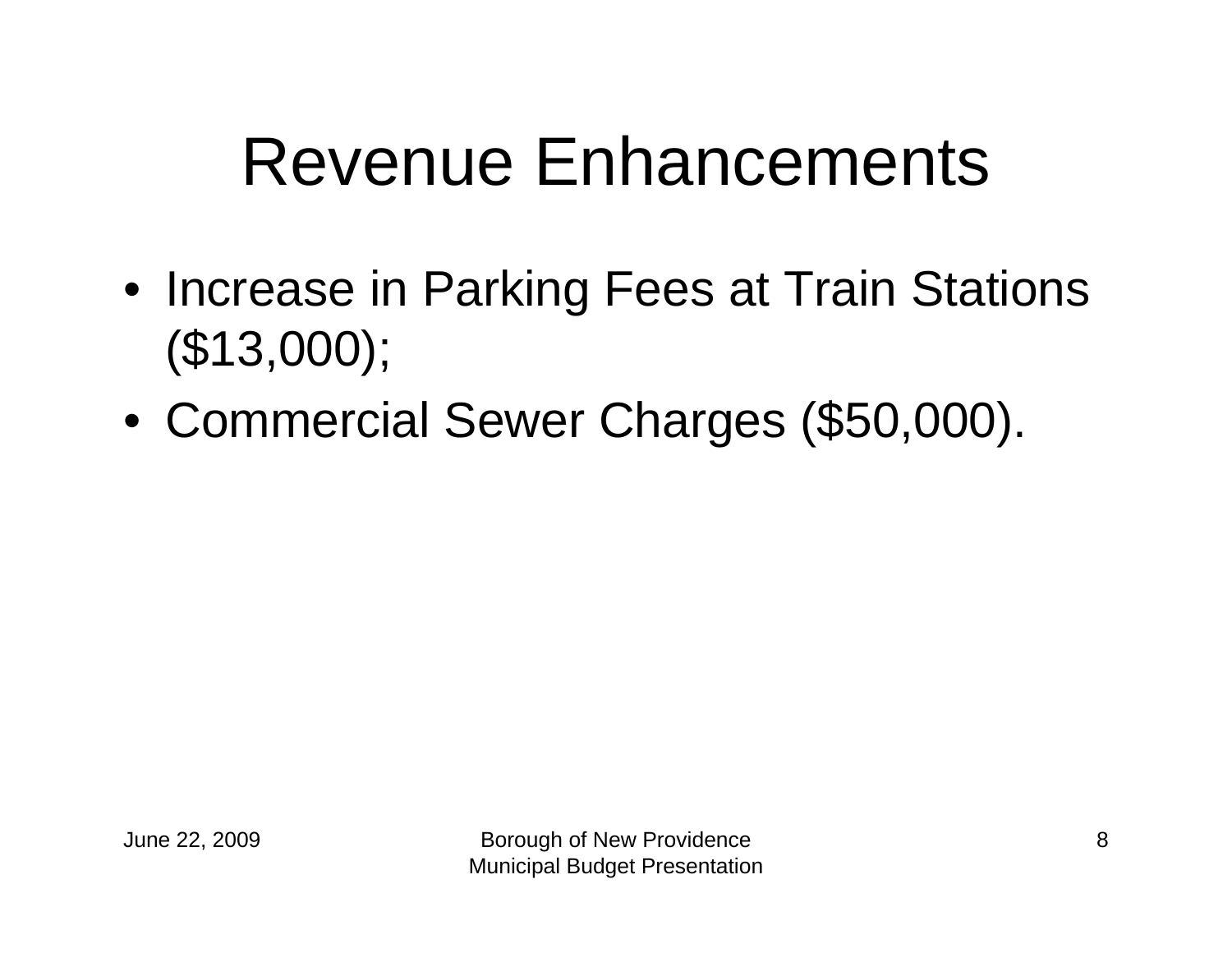### Municipal Tax Rate Over 10 Years

|                                 | Year         |             | <b>10 Year Increase</b> |       |
|---------------------------------|--------------|-------------|-------------------------|-------|
|                                 | 2009         | 1999        |                         | $\%$  |
| <b>Municipal Taxes</b>          | \$11,129,092 | \$7,823,042 | \$3,306,050             | 42.3% |
| 10 Year Average Yearly Increase |              |             | \$330,604.95            | 3.59% |
| Tax Rate per \$100              | 0.858        | 0.600       | 0.258                   | 43.0% |
| 10 Year Average Yearly Increase |              |             | 0.026                   | 3.64% |

| 10 Year Impact On Average Assessed Value Home |           |  |  |  |
|-----------------------------------------------|-----------|--|--|--|
| Avg. Assessed Value                           | \$282,000 |  |  |  |
| 2009 Tax                                      | \$2,419   |  |  |  |
| 1999 Tax                                      | \$1,692   |  |  |  |
| 10 Year Tax Increase                          | \$727     |  |  |  |
| 10 Yr. Avg. Annual Increase                   | \$73      |  |  |  |

\* 1999 was the first year of the most recent revaluation of all property values in New Providence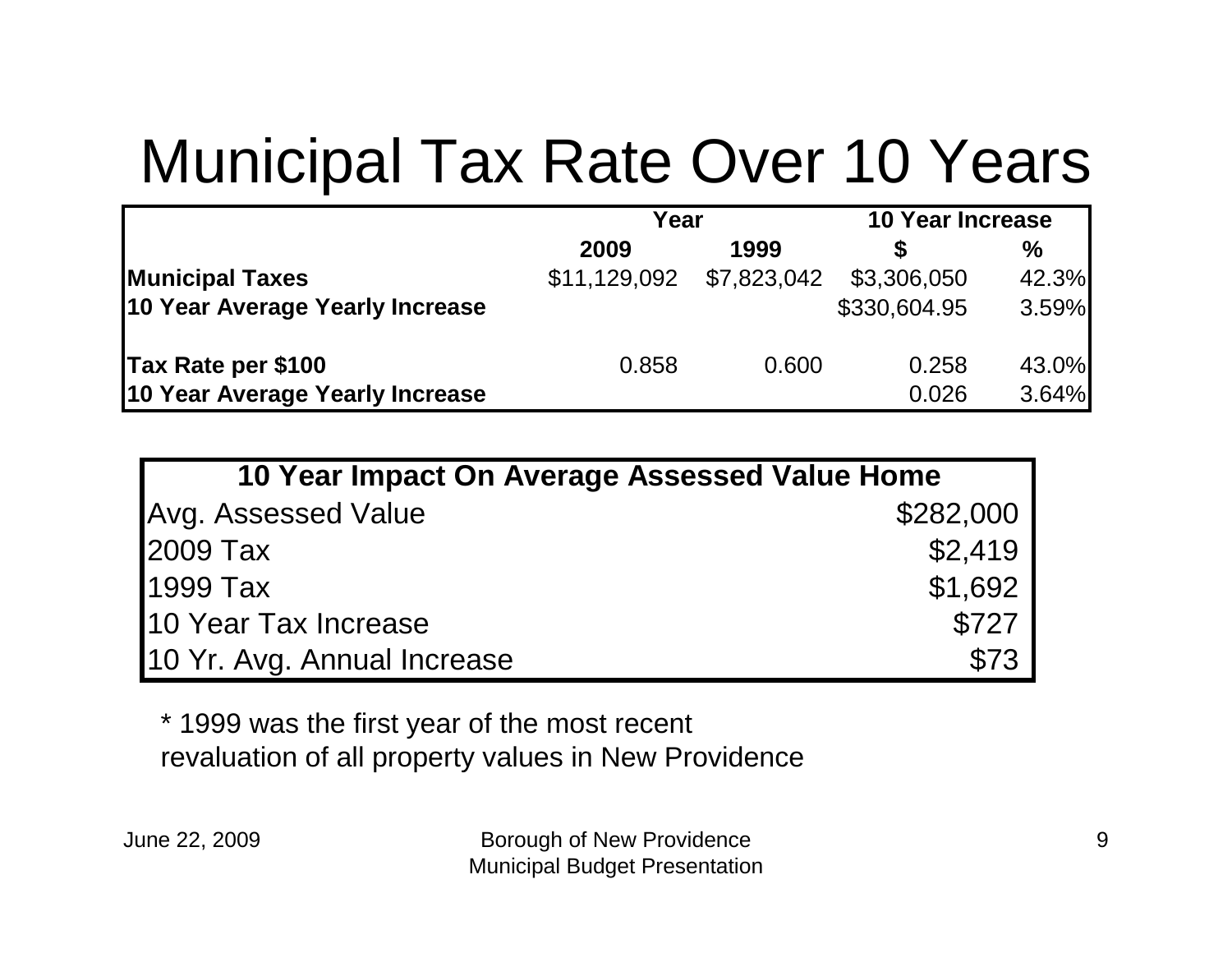# Municipal Tax Rate Over 1 Year

| 10 Year Impact On Average Assessed Value |           |  |  |  |
|------------------------------------------|-----------|--|--|--|
| <b>Home</b>                              |           |  |  |  |
| <b>Avg. Assessed Value</b>               | \$282,000 |  |  |  |
| 2009 Tax                                 | \$2,419   |  |  |  |
| 1999 Tax                                 | \$1,692   |  |  |  |
| 10 Year Tax Increase                     | \$727     |  |  |  |
| 10 Yr. Avg. Annual Increase              | \$73      |  |  |  |

| <b>1 Year Impact On Average Assessed Value</b> |           |  |  |
|------------------------------------------------|-----------|--|--|
| <b>Home</b>                                    |           |  |  |
| Avg. Assessed Value                            | \$282,000 |  |  |
| 2009 Tax                                       | \$2,419   |  |  |
| 2008 Tax                                       | \$2,326   |  |  |
| 1 Year Tax Increase                            | \$94      |  |  |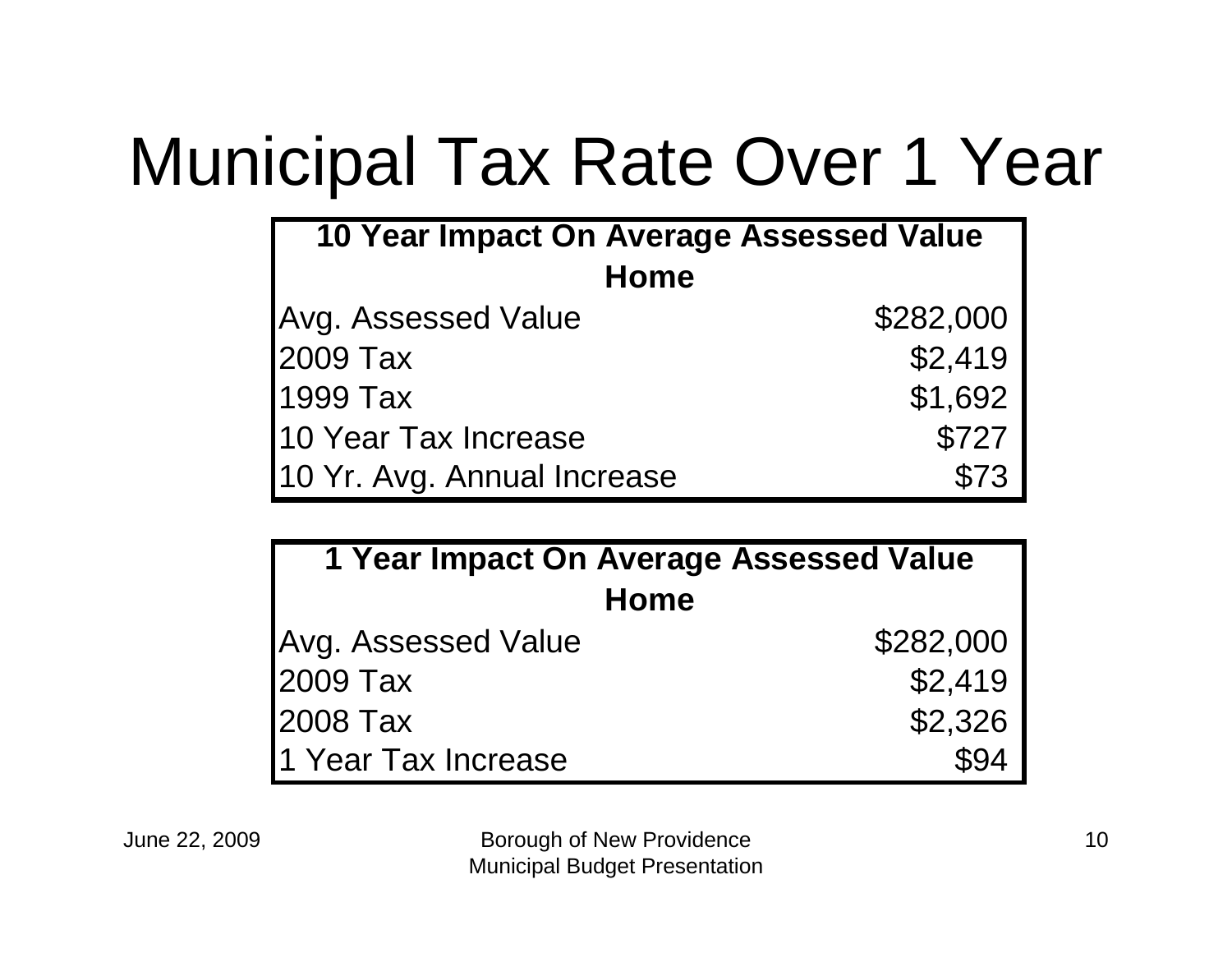# APPROPRIATION SUMMARY

|                                              |               |               |               | Increase 2008 versus |           |
|----------------------------------------------|---------------|---------------|---------------|----------------------|-----------|
|                                              |               |               |               | 2007                 |           |
|                                              | 2006 Modified | 2007 Modified | 2008 Proposed |                      |           |
| Category                                     | <b>Budget</b> | <b>Budget</b> | <b>Budget</b> | \$                   | %         |
|                                              |               |               |               |                      |           |
|                                              |               |               |               |                      |           |
|                                              |               |               |               |                      |           |
| <b>PUBLIC SAFETY</b>                         | \$2,840,315   | \$3,130,675   | \$3,254,090   | \$123,415            | 3.94%     |
| PENSION, HEALTH INS. & EMPLOYEE BENEFITS     | \$1,657,090   | \$1,842,574   | \$2,253,550   | \$410,977            | 22.30%    |
| INFRASTRUCTURE - CAPITAL IMPR & DEBT SERVICE | \$1,992,512   | \$1,930,032   | \$2,130,308   | \$200,277            | 10.38%    |
| <b>PUBLIC WORKS</b>                          | \$1,533,840   | \$1,710,330   | \$1,760,040   | \$49,710             | 2.91%     |
| <b>TAX RESERVES</b>                          | \$1,550,500   | \$1,875,500   | \$1,607,717   | (\$267,783)          | $-14.28%$ |
| <b>GENERAL GOVERNMENT</b>                    | \$1,164,302   | \$1,094,045   | \$1,162,602   | \$68,557             | 6.27%     |
| <b>GARBAGE COLLECTION &amp; RECYCLING</b>    | \$842,400     | \$876,100     | \$843,980     | (\$32,120)           | $-3.67%$  |
| <b>SEWER TREATMENT &amp; DISPOSAL</b>        | \$843,950     | \$884,375     | \$891,000     | \$6,625              | 0.75%     |
| <b>LIBRARY</b>                               | \$736,702     | \$803,038     | \$847,978     | \$44,940             | 5.60%     |
| <b>STREET LIGHTS &amp; UTILITIES</b>         | \$509,350     | \$584,000     | \$668,050     | \$84,050             | 14.39%    |
| COMMUNITY ACTIVITIES & EVENTS                | \$294,349     | \$276,419     | \$270,019     | (\$6,400)            | $-2.32%$  |
| <b>LAND USE &amp; REGULATORY</b>             | \$257,403     | \$276,360     | \$294,250     | \$17,890             | 6.47%     |
| <b>INSURANCE</b>                             | \$203,000     | \$200,000     | \$195,000     | (\$5,000)            | $-2.50%$  |
| <b>PUBLIC HEALTH</b>                         | \$106,625     | \$118,545     | \$115,900     | (\$2,645)            | $-2.23%$  |
| <b>GRANTS &amp; DONATIONS</b>                | \$316,010     | \$185,029     | \$38,364      | (\$146,665)          | $-79.27%$ |
| IDEFERRED CHARGES - EMERG AUTHORIZ           | \$30,000      | \$100,000     | \$100,000     | \$0                  | 0.00%     |
| <b>TOTAL APPROPRIATIONS</b>                  | \$14,878,349  | \$15,887,021  | \$16,432,849  | \$545,828            | 3.44%     |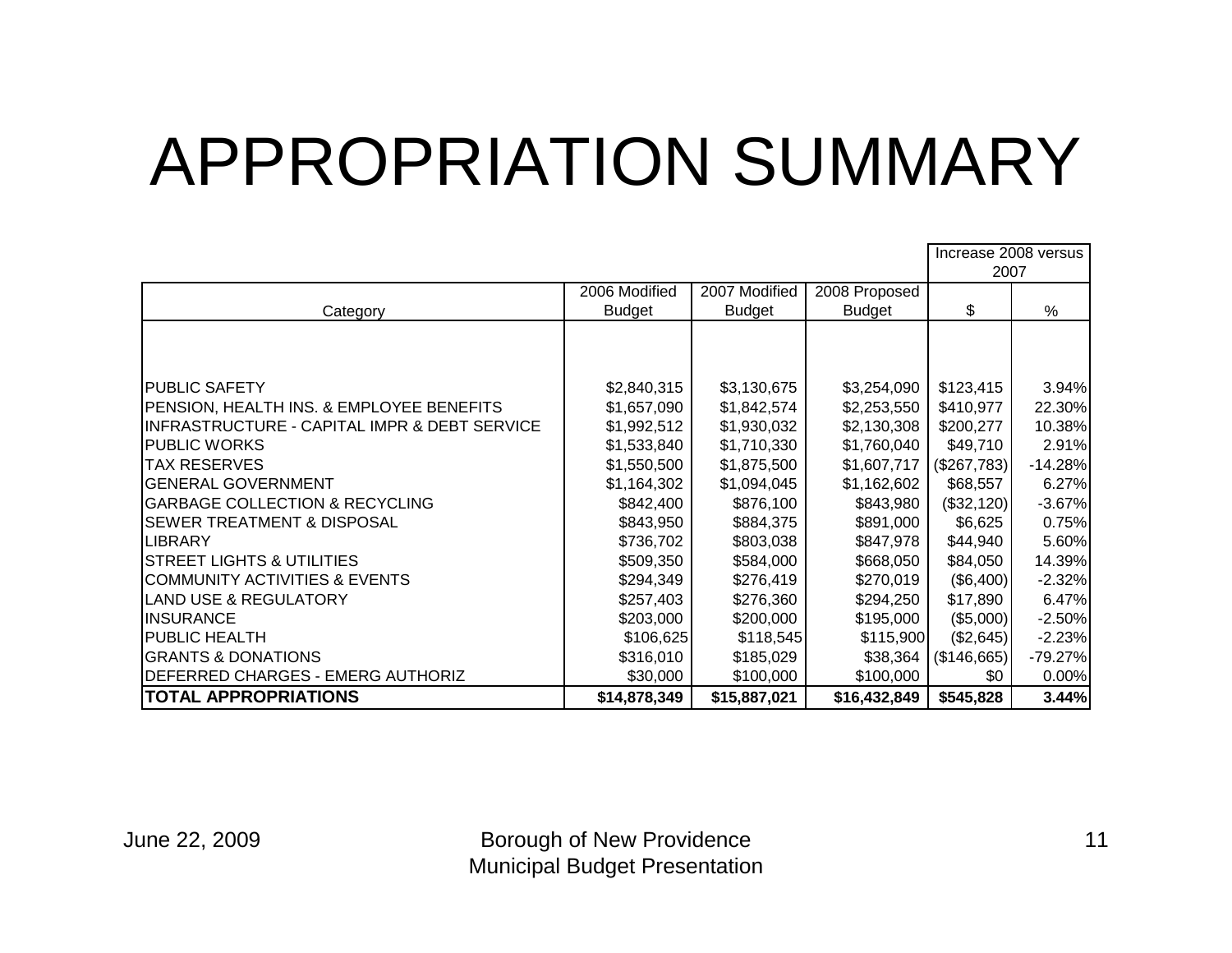#### Major Impact Items for 2008 Tax Levy

|                            |                        | % of Total                | % Increase   |
|----------------------------|------------------------|---------------------------|--------------|
|                            | <b>Addition to Tax</b> | Increase in Tax over 2008 |              |
| Item                       | Levy vs. 2008          | Levy vs. 2008             | <b>Taxes</b> |
| Decrease in State Aid      | \$100,000.00           | 23.16%                    | 0.93%        |
| <b>Pension Increases</b>   | \$72,472.00            | 16.78%                    | 0.68%        |
| <b>Employee Insurance</b>  | \$53,398.79            | 12.37%                    | 0.50%        |
| <b>Salaries</b>            | \$148,000.00           | 34.28%                    | 1.38%        |
| Library                    | \$52,022.00            | 12.05%                    | 0.49%        |
| <b>Joint Meeting Sewer</b> | \$17,000.00            | 3.94%                     | 0.16%        |
| <b>Debt Service</b>        | \$54,254.69            | 12.57%                    | 0.51%        |
| <b>Total</b>               | \$497,147.48           | 115.14%                   | 4.65%        |
|                            |                        |                           |              |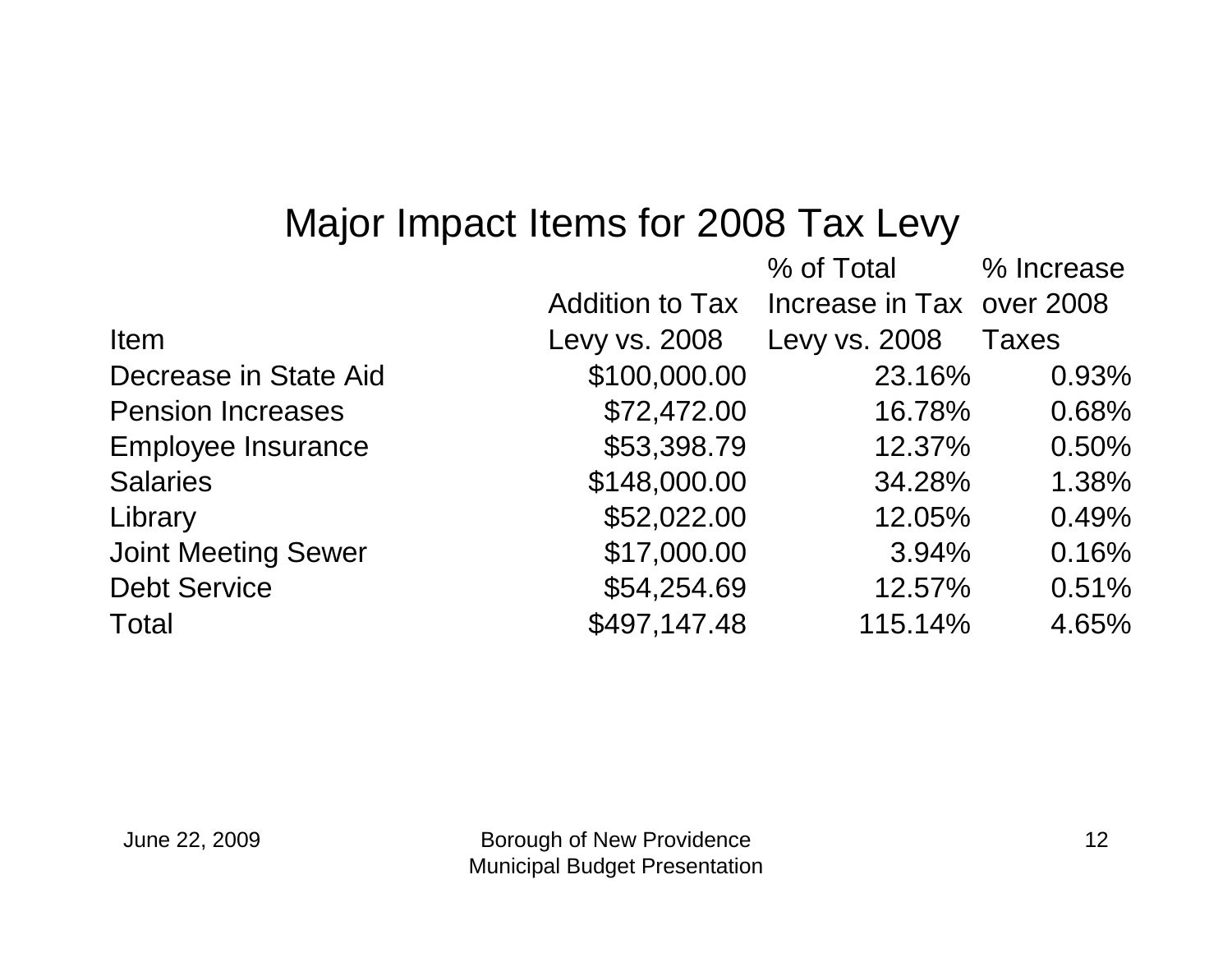#### New Providence 2008 Taxes Among the Lowest When Compared to Union County Peer Communities

|                       | <b>Municipal Tax on Avg.</b> |                | <b>Municipal Tax Per</b><br>Capita |                | <b>Mun. Cnty. And School</b><br><b>Tax Per Capita</b> |                |
|-----------------------|------------------------------|----------------|------------------------------------|----------------|-------------------------------------------------------|----------------|
|                       | Home                         |                |                                    |                |                                                       |                |
|                       | <b>Municipal Tax</b>         | Rank           | <b>Municipal Tax</b>               | Rank           | <b>Tax</b>                                            | Rank           |
| <b>New Providence</b> | \$2,310.89                   | 2              | \$887.51                           | 2              | 4,073.10                                              | 3              |
| <b>Community A</b>    | \$2,144.14                   |                | \$919.95                           | 3              | 4,432.62                                              | 5              |
| Community B           | \$2,364.40                   | 3              | \$847.68                           |                | 3,890.91                                              | 2              |
| Community C           | \$2,621.96                   | 4              | \$1,041.75                         | 5              | 3,570.03                                              | $\mathbf 1$    |
| Community D           | \$2,674.09                   | 5              | \$1,249.98                         | 6              | 4,363.46                                              | 6              |
| Community E           | \$2,870.02                   | 6              | \$1,004.57                         | $\overline{4}$ | 4,499.00                                              | $\overline{7}$ |
| Community F           | \$3,016.78                   | $\overline{7}$ | \$1,395.22                         | 8              | 4,260.01                                              | $\overline{4}$ |
| <b>Community G</b>    | \$3,554.76                   | 8              | \$1,290.92                         |                | 5,162.58                                              | 8              |

All taxes include charges for garbage and sewer collection which are included in New Providence M u

June 22, 2009 Borough of New Providence Municipal Budget Presentation